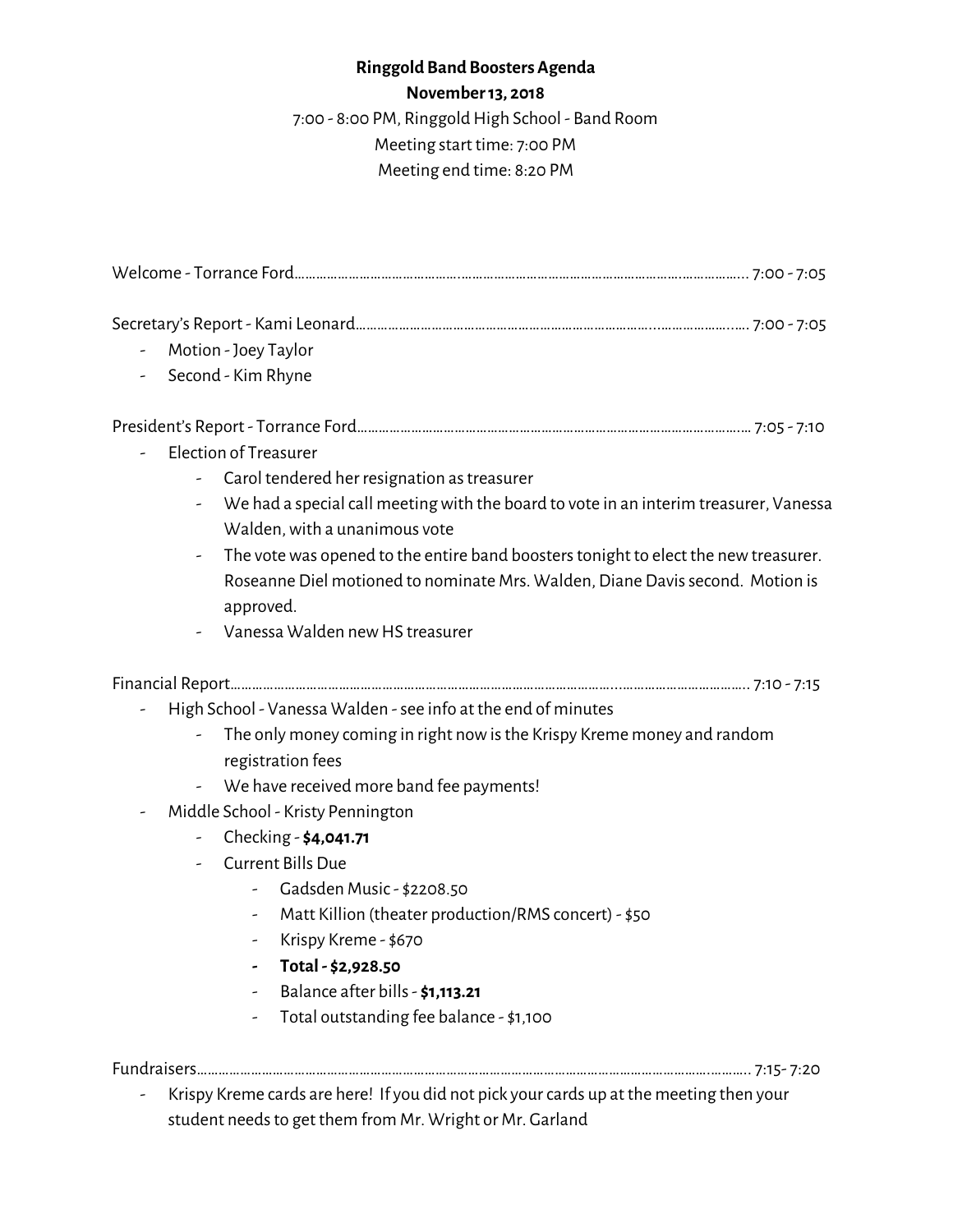- Family Christmas Pictures- Tanya Diaz
	- Still waiting on approval from the school board
	- A photographer, Tabitha Price, is going to come to the school and set up a studio for Family Christmas Pictures
	- Schedule time and pay up front is preferred. Will possibly do a signup genius for this. If people show up without a scheduled time they will be worked in
	- \$40 for family and shewill edit the pictures and email you 3 4 picturesfor you to use how you please. Pictures will be digital, not print
	- We will get 70% of all profits and it will cost us nothing for this fundraiser
	- Not just for the band, but for anyone interested.
	- December15th time TBD (10:00?)
	- Will advertise on Facebook and Instagram. Spread theword!
	- Tanya will make a flyer as well
	- You can look her up on Facebook to see her portfolio
- Christmas Bazaar Angie Hill
	- Also on December15th
		- Sell booths for vendors to sell craft items in the gym/parking lot
	- She has a list of 30 vendors that can reach out to for this
	- Wewould make money off the selling of the booths
	- Use the money to pay for winter drumline and winter color guard
	- She will lead the effort on this, so if you have any questions please speak with Angie!
	- Will need to get approval by the school board

| - Going to try and sell anything that is left over from the concession stand |  |
|------------------------------------------------------------------------------|--|

- Will do an inventory ofwhat isleft and then put it on Facebook to sell

ShowProps&Chaperones- Scott Murdoch………………………………………………………….…………………... 7:25 - 7:30

- No update

Band Director's Update………………………………………………………………………………………………….…………….. 7:30 - 7:55

- Middle School band update (Mr. Garland)
	- Dec. 1st is District Honor Band Auditions
	- 45 studentswill be auditioning
	- The itinerary was sent home with your student with the schedule for that day
	- Dec. 4th Christmas concert, students report at 6:30, concert at 7:00, \$2 admission
- High School band update (Mr. Wright)
	- Dec.1st Atlanta Christmas Parade
		- We are combining our bands with Heritage and LFO (400+ kids marching) to represent Catoosa County
		- Departure time is at 8:00 A.M. sharp
		- Chaperones do not get off the bus with the kids!!!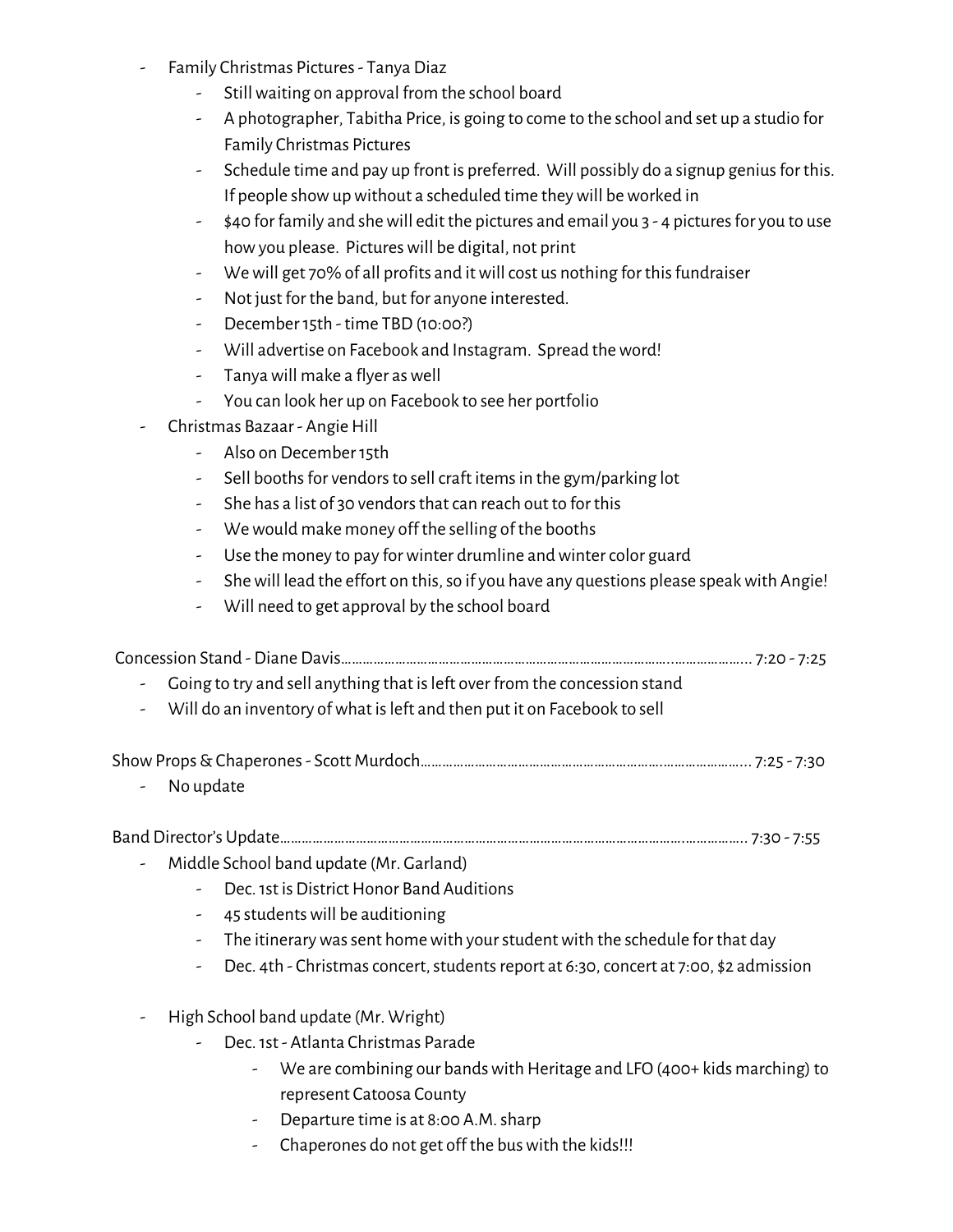- The parade will be on live television and online (WSB-TV)
- A handout with the schedule was passed out and will be sent home with your student.
- Students will wear Santa hats in the parade (this one and the Ringgold Christmas Parade)
- Color Guard will be wearing the long sleeve red shirts and reindeer ears
- Dec. 7th Ringgold Christmas Parade, begins at 6:00 PM
	- Allstudentswill take uniform after the parade to have dry cleaned. Must submit a receipt to Mr. Wright to show that this was done
- Dec. 8th RHS District/All State auditions at East Paulding HS
- Dec.11th RHS Christmas Concert, 7:00 PM
- Jan. 12th District Honor Jazz Band at Heritage High School
- Jan. 18th RHS Band performance at Young Harris College
- Miscellaneous
	- Will be putting shelves up in the band room to display all our trophies and awards. Ashley Whitley (workswith props) may be contacting some people for helpwith this project
	- Will be remodeling the risers that we use for Jazz band
	- For our Christmas concert, would love to have garland run across the front of the stage, and a white Christmas tree with blue ornaments and white lights to put up
- Thanks to everyone for helping out with this year's show!
- Thanksto ourwonderfulstaff: Mr. Garland, Kelly Bomar, and Dakota
- Needs:
	- We still owe a fewthousand dollars on the piano. Would love to get that paid off.
	- Our tubas, marching french horns and marching euphoniums need to be chemically cleaned before next marching season
	- Tubas need to be re-lacquered, need newcasesfor horns
- Veterans Day Concert
	- A huge thanks for Janet Ford for decorating the theater and to the City of Ringgold for use of the bunting.
	- Thanks for such a great concert!

Closing - Torrance Ford………………………………………………………..………………………………………………………… 7:55 - 8:00

- Giveaways were given out
- Meeting adjourned Tracy Wright
- Second Diane Davis
- **- NextMeeting: January**